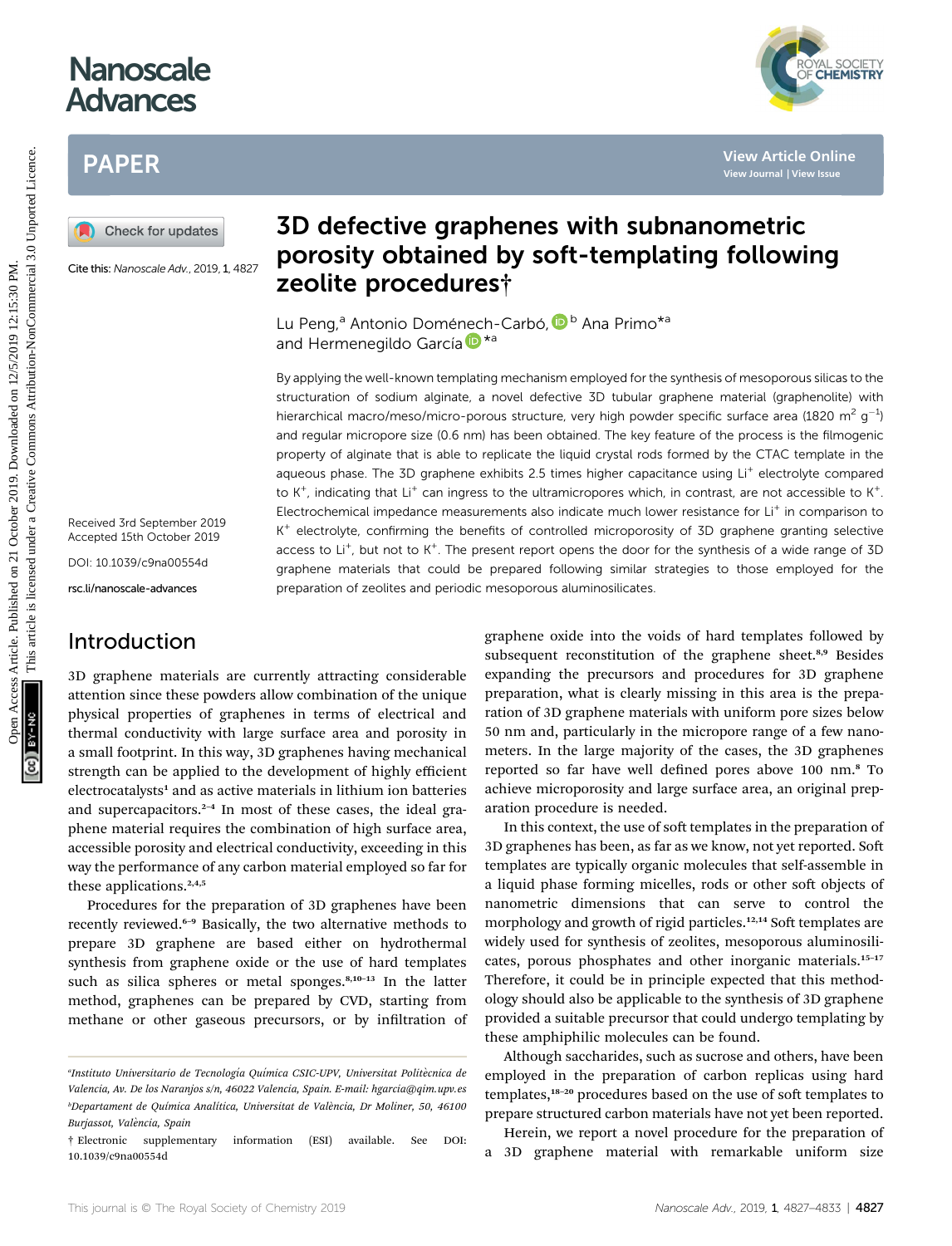#### Nanoscale Advances Paper

distribution in the (ultra) micropore range based on the use of cetyltrimethylammonium chloride (CTAC) as the soft template and natural sodium alginate (SA) as the precursor. It is proposed that the key factor responsible for the construction of novel 3D graphitic materials is the known filmogenic ability of alginate fibrils<sup>21</sup> which can replicate nanometric CTAC micelles and rods.

### Results and discussion

In precedents to the present 3D graphene material (3D G–SA), it has been shown that some natural polysaccharides have a filmogenic ability to reproduce conformal flat surfaces and form defect-free subnanometric films.<sup>22,23</sup> Subsequent pyrolysis of these polysaccharide films gives rise to the formation of large area, continuous films of single-layer or few-layer defective graphenes.<sup>22</sup> We speculate that the filmogenic ability of polysaccharide could also serve to replicate nanometric soft CTAC rods. As it will be shown below, the novel 3D graphene materials prepared by this methodology exhibit a remarkably high specific surface area ranking at the top of 3D graphene solids reported so far.<sup>8</sup> Also, the porosity of these novel 3D graphene solids is hierarchical and uniform at different length scales from macro to ultra microporosity, with most of the pore volume corresponding to the subnanometric range, much below the dimensions of the related 3D graphene materials reported until now and reaching the 0.6 nm target value considered optimal for Li-ion batteries.<sup>5</sup> Nanosale Advances<br>
distribution in die (ultra) micropole for the contraction of templated projection<br>
control in the control in the set of the control in the set of the control in the set of the set of the set of the set

Scheme 1 illustrates the process of formation of 3D G–SA followed in the present study. Basically the process consists in



Scheme 1 Illustration of the formation of 3D G–SA based on the use of CTAC as the soft template: (i) hydrothermal method; (ii) solvent evaporation; (iii) polysaccharide replication of nanometric soft CTAC rods; (iv) pyrolysis in an argon flow at 900 °C for 2 h.

mixing solutions of appropriate weights of SA and CTAC that are subsequently submitted to hydrothermal treatment in an autoclave at 100 $\degree$ C for 24 h to produce SA structuration. The templated polysaccharide precursor containing CTAC (CTAC– SA) was recovered by water evaporation. 3D graphene was finally obtained by pyrolysis of CTAC–SA constituted by templated SA embedding CTAC. Pyrolysis was carried out under an Ar flow at 900  $\degree$ C for 2 h. During the pyrolysis, CTAC decomposes and the byproducts evaporate, while SA transforms into few-layer graphene (see below the thermogravimetric profile of the CTAC–SA material). It has been reported that SA is converted into defective graphene upon pyrolysis at temperatures of 900 $^{\circ}$ C.<sup>24</sup>

Formation of defective graphene in the process was ascertained by Raman spectroscopy (see the ESI†). Thus, the Raman spectrum of 3D G–SA exhibits the characteristic 2D, G and D peaks, appearing at 2700, 1590 and 1350  $\mathrm{cm}^{-1}$ , respectively, as previously reported for the defective graphene obtained from the pyrolysis of  $SA.^{10,24}$  The G to D peak intensity ratio of about 1.15 is also in agreement with the reported value of this type of graphene.<sup>24</sup>

X-ray photoelectron spectroscopy (XPS) shows the presence of C and O which is in agreement with the expected composition of defective graphenes derived from SA as the precursor (see Fig. 1). However, small amounts of N, presumably coming from CTAC decomposition, were also detected in the composition of 3D G–SA. The atomic proportion at the surface of the 3D G–SA sample determined by XPS was 85.19, 14.33 and 0.48 at% for C, O and N, respectively. This corresponds to a weight proportion of 81.26, 18.21 and 0.53 wt% for C, O and N, respectively, which agrees well with the combustion elemental analysis data measured independently.

High-resolution XPS of the C 1s peak shows that it can be deconvoluted into three main components corresponding to graphitic carbon (284.45 eV, 55%), carbon bonded to nitrogen or oxygen through a single bond (285.7 eV, 16%) and carbon bonded by a double bond to oxygen (286.7 eV, 20%) and carboxylic groups (289.6 eV, 8%). These binding energy values and proportions are similar to those previously reported for other defective graphene samples derived from SA as a precursor.<sup>25</sup>

Analysis of the O 1s peak indicates the presence of two different types of oxygen atoms appearing at binding energy values of 530.56 (40%) and 532.6 (60%) eV, which are attributable to two oxygen families bonded to carbon with double and single bonds ( $C=O$  and  $C-O$ ).



Fig. 1 High resolution XPS C 1s, O 1s and N 1s peaks and the best fit to individual components recorded for 3D G-SA.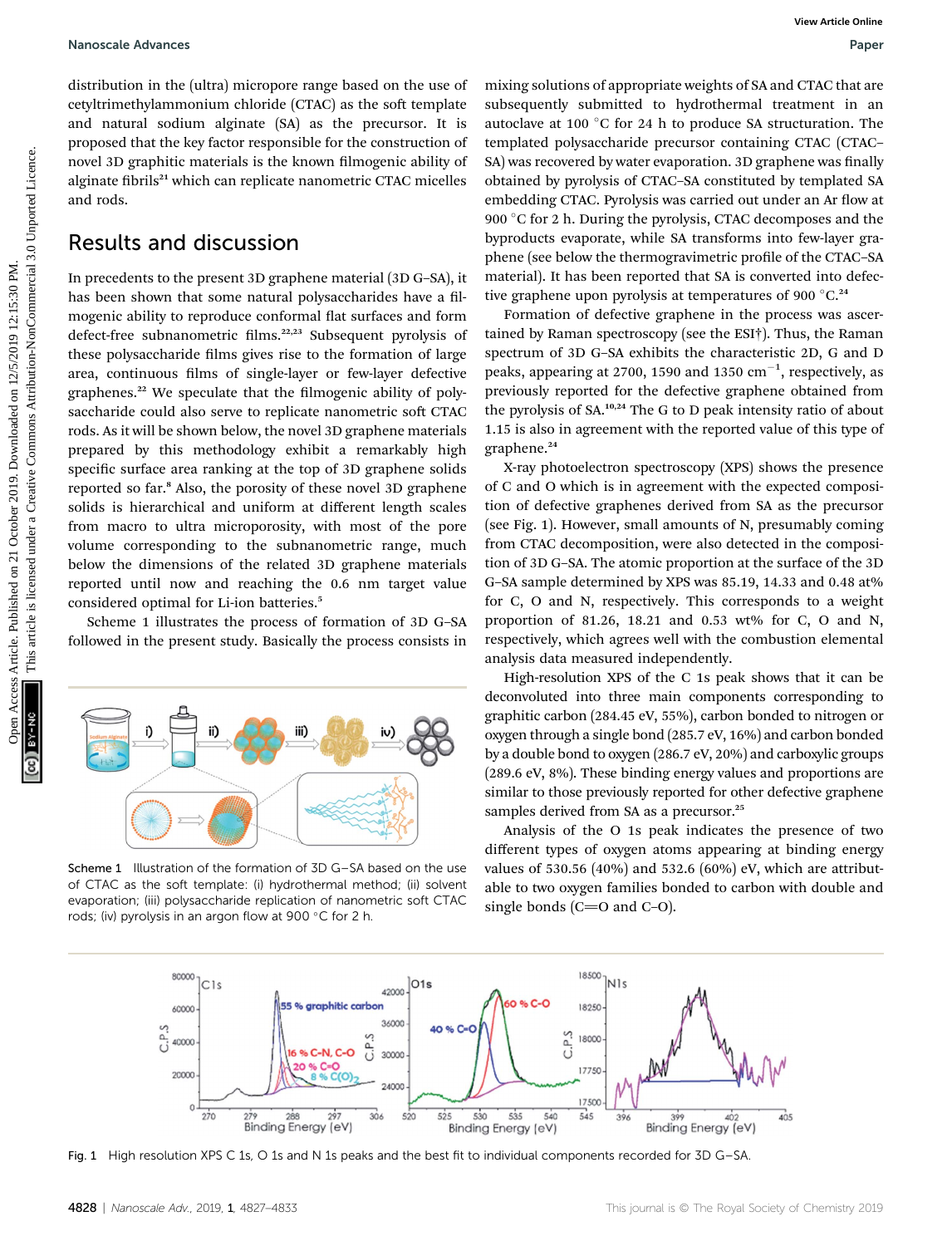As commented, XPS 3D G–SA also exhibits the presence of some nitrogen atoms appearing at about 400 eV with a low atomic percentage of 0.48%.

The above characterization indicates that, as expected in view of the numerous precedents on the conversion of SA into defective graphene with a residual oxygen content,<sup>26,27</sup> spectroscopic data of 3D G-SA confirm this transformation in the present case with the occurrence of a low N doping. However, the previous data do not provide any insight on the role of CTAC in the templating and formation of a 3D structure. To address the issue of the morphology and structure of 3D G–SA, the material was further characterized by gas adsorption and scanning and transmission electron microscopy.

Thus, the specific surface area of the 3D G-SA obtained by pyrolysis at 900 °C was initially measured by isothermal  $N_2$ adsorption at 77 K, obtaining a value of 1185 m<sup>2</sup>  $g^{-1}$  (Fig. 2). This high specific surface area value ranks the 3D G-SA material obtained at 900 °C among the powdered graphene samples with the highest specific surface area ever measured by gas adsorption. It should be noted that gas adsorption measurements on solid samples of powdered graphene typically give much lower specific surface area values in the range of 100  $m<sup>2</sup>$  $g^{-1}$  due to the stacking of the layers and reduced micro/mesoporosity.<sup>28</sup> On the other hand, Ar adsorption determines the specific pore volume of 3D G–SA to be 0.61  $\mathrm{cm}^3 \, \mathrm{g}^{-1}$ , most of the pore system having a diameter below 2 nm with a maximum at 0.6 nm (see Fig. 2).

Considering the small pore size determined by Ar adsorption, it was of interest to determine the possible presence of ultra microporosity by measuring  $CO<sub>2</sub>$  adsorption at 273 K (see the ESI<sup>†</sup>). Measurements by  $CO<sub>2</sub>$  adsorption give a specific surface area value of 1820  $\mathrm{m^2\,g^{-1}}.$  This discrepancy between the specific surface area values determined with  $N_2$  at 77 K and  $CO_2$ at 273 K can be ascribed to the presence of ultra micropores that are accessible to CO<sub>2</sub>, but not N<sub>2</sub>.<sup>29,30</sup> Therefore, another feature of 3D G–SA besides high surface area that makes this structured 3D graphene unique is the presence of ultra microporosity with a quite narrow pore size distribution centered at 0.6 nm, never reported in this type of materials. Note that isothermal gas adsorption cannot be routinely used to determine pore dimensions much below this value. Based on the theoretical maximum surface area of graphene of about 2630  $\mathrm{m^2\,g^{-1}}$ , it can be concluded that the average wall configuration in 3D G-SA should be between one and two graphene layers. This



Fig. 2  $N_2$  adsorption isotherm at 77 K and pore size distribution measured by Ar for the 3D G–SA sample obtained by pyrolysis at 900  $^{\circ}$ C.

estimation was confirmed by transmission electron microscopy measurements (see the ESI†).

In addition, the  $CO<sub>2</sub>$  adsorption capacity of 3D G–SA at 298 K and 100 kPa was 3.44 mmol of  $CO<sub>2</sub>$  per g (151 mg  $CO<sub>2</sub>$  per g), which is a value very similar to other reported values for SWCNTs,<sup>31</sup> in line with the above estimation about the average wall thickness in 3D G–SA. The isosteric heat of adsorption of  $CO<sub>2</sub>$  slightly decreases from 32 to 25 kJ mol<sup>-1</sup> with the increase of  $CO<sub>2</sub>$  adsorption (see the ESI†). This value is considered in the area as a good compromise to achieve high adsorption capacity and adequate regenerability.

Besides micro- and ultra microporosity with a defined subnanometric pore size and high surface area, the templating effect of CTAC on SA was clearly evidenced by recording a set of scanning electron microscopy (SEM) images upon treatment of the CTAC–SA solid at increasing temperatures in the range from 300 to 900 °C. Note that previous studies have determined that pyrolysis of SA at temperatures of  $1200\degree$ C results in the volatilization of all the material.<sup>32</sup> These images reveal that the CTAC-SA material was constituted by spheres, coated by thin films. By adjusting the CTAC–SA mass ratio to an optimal value (weight ratio about 1), the solid was constituted mainly by spheres of about 1.7  $\mu$ m diameter and the amount of residual film coating the spheres notably decreased. Heating this CTAC–SA precursor in the range from 300 to 600 $^{\circ}$ C results in the progressive opening of the spheres, showing that their interior is constituted by long tubes in accordance with the templating mechanism expected for CTAC as indicated in Scheme 1. In this temperature range, some of these tubes, but not all, exhibit an opening at the center. Paper<br>
Manage Alternative Article 2019. Manusian on 2019. However 2019. The simulation of the simulation of the simulation decreases are the simulation of the simulation of the simulation of the simulation of the simulati

SEM images upon treatment of CTAC-SA at 900 °C show that at this temperature, the spheres are completely opened and the array of internal long quasi-parallel tubes have fully developed. The 3D G–SA material obtained at this temperature due to SA graphitization exhibits tubes of about 200 nm diameter and about 1 um length and all of them show at this stage a central opening of about 40 nm that we propose is formed due to the escape of CTAC and those gases formed in the pyrolysis. Fig. 3 provides



Fig. 3 SEM images of as-prepared CTAC–SA (a) and that treated at 300 (b) or 900 °C (c and d). Images (c) and (d) correspond, therefore, to the 3D G–SA sample referred in the text.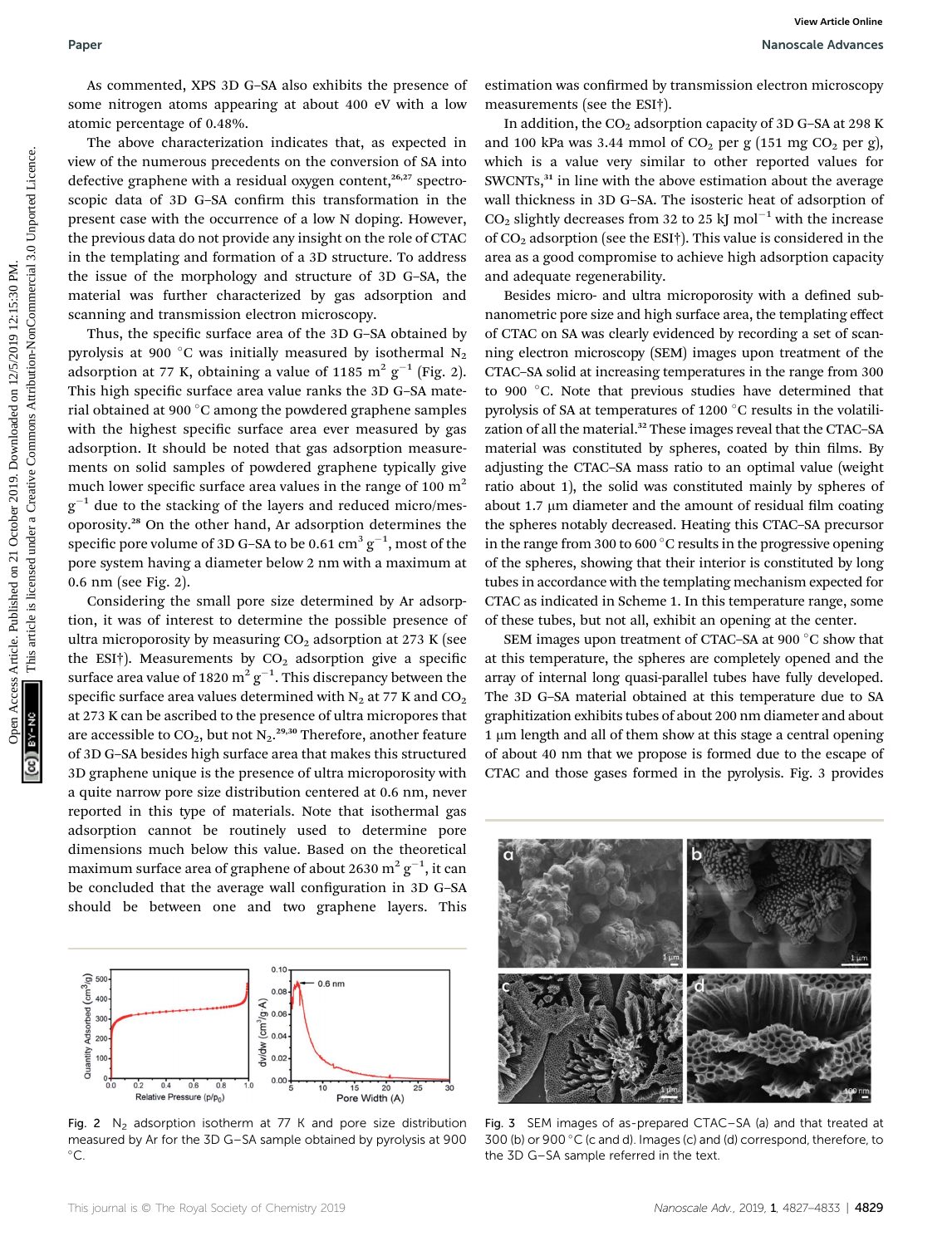

Fig. 4 TG profile and differential scanning calorimetry of the CTAC– SA sample.

a set of SEM images to illustrate the morphological changes that occur upon thermal treatment of the as-formed CTAC–SA spheres. Fig. S4† in the ESI† provides additional SEM images of the resulting 3D G–SA formed at 900  $^{\circ}$ C. SEM images also show the presence of some broken tubes clearly revealing that they are empty along the long axis direction of the tube and a minor proportion of debris generated by some damage of the material. A closer look at the walls reveals some apparent roughness. It would be commented later, based on TEM images, that this apparent roughness can be attributed to the parallel arrangement of inner tubes with smaller diameters and thin walls.

These morphological changes of CTAC–SA with temperature can be interpreted correlating the evolution of the SEM images with thermogravimetry (TG, Fig. 4). It should be noted that according to the TG profile, CTAC-SA loses about 63 wt% upon heating at 300 °C. This weight loss has been attributed to the decomposition of the CTAC template that should, therefore, correspond to more than one half of the CTAC–SA weight. Heating at higher temperatures up to 900 $\degree$ C produces an additional gradual weight loss of about 15 wt% that corresponds to graphitization of the SA fibrils as has been previously observed in the pyrolysis of SA in the absence of CTAC.<sup>32</sup> Therefore, upon pyrolysis, the initial weight of CTAC–SA is decreased to about 14% of the original value. Once SA has been converted into defective graphene, the resulting material does not undergo significant weight loss in the temperature range from ambient to 400 $\degree$ C.

The structure of these tubes can be further studied by TEM (Fig. 5). It is shown by TEM that these long tubes seen in the SEM images are constituted by an array of parallel tubes of about 20 nm diameter. These 20 nm tubes have been marked in the image and still contain other inner parallel tubes. High-resolution TEM images of 3D G–SA pyrolyzed at 900 $\degree$ C show the high crystallinity of the very thin walls of about 1 nm thickness corresponding to single or few-layer graphene, as already determined by Raman and XP spectroscopy and in accordance with surface area measurements. It is proposed that this array of long tubular objects correspond to the precise coating by filmogenic SA fibrils of the CTAC rods. Of note is that the ultramicroporosity



Fig. 5 TEM images of 3D G-SA pyrolyzed at 900 °C after ultrasonication at increasing magnifications. The presence of wider tubes between 100 and 200 nm can be seen in images (a–c). These wide tubes contain narrower tubes of about 20 nm (marked by red arrows in frames (a–c)). Higher magnification in image (d) shows even narrower tubes in the nanometric range. Insets of frame (d) show a high resolution image showing the structural atomic arrangement, while selected area electron diffraction shows the polycrystalline nature of the material.

determined by isothermal Ar adsorption with an average diameter of 0.6 nm cannot be observed in TEM due to the lack of the necessary resolution at this dimension, particularly for materials constituted by light elements like carbon.

This proposal is in accordance with the mechanism indicated in Scheme 1, which is based on the accepted mechanism for the formation of MCM-41 by CTAC templating of porous silica.<sup>33-35</sup> Scheme 2 presents a pictorial illustration of the hierarchical structure and the morphological changes undergone by CTAC–SA upon heating at increasing temperatures. Structuration of CTAC by self-assembly and coating by SA of the liquid crystal assembled CTAC nanorods make possible the observation of rods at the lowest temperature for which SA decomposition occurs, i.e. 300 °C, first stage in Scheme 2. Higher temperatures cause the



Scheme 2 Illustration of the hierarchical structure and morphological changes undergone by CTAC–SA with temperature.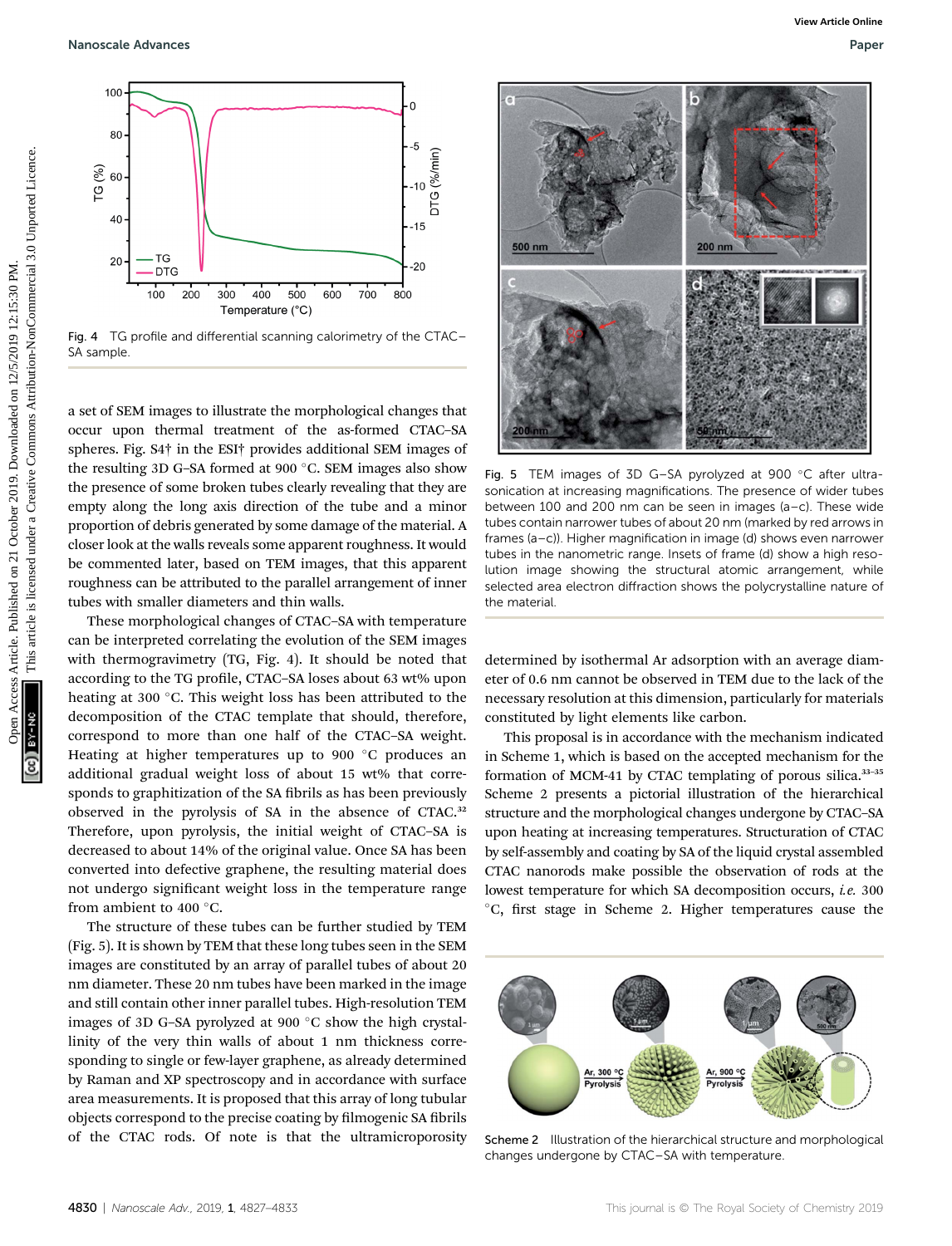opening of the tubes due to the escape of gases generated by decomposition of the organic molecules, second stage in Scheme 2. Note that pyrolysis of CTAC-SA is carried out in one step and that Scheme 2 indicates two stages that have been identified in the evolution of the material depending on the temperature.

As commented in the Introduction, one of the main applications of 3D graphenes is in the field of electrocatalysis and Liion batteries. It has been proposed that the ideal carbon electrode should, in addition to high surface area, exhibit a microporosity of about 0.7 nm to establish strong interactions between the  $Li<sup>+</sup>$  ions and the graphene walls.<sup>5</sup> In this regard, the present 3D G–SA should be an ideal material. Preliminary electrical conductivity measurements of 0.5 mm thick compressed wafers of 3D G–SA powder give a low electrical resistivity value of 11.75  $\Omega$  cm, indicating the suitability of 3D G–SA as an electrocatalytic material. Therefore, it was of interest to test the electrochemical performance of 3D G–SA with respect to  $Li^+$  ion insertion. Aimed at determining the influence of  $Li^+$ ions on the electrochemical response, cyclic voltammetry of 3D G–SA was recorded in  $0.1$  M KH<sub>2</sub>PO<sub>4</sub> aqueous electrolyte at pH 7 observing the expected rectangular-type profile corresponding to a capacitative electrochemical response with no observable faradaic peaks (Fig. 6). This electrochemical behavior is characteristic of carbon materials.5,36 However, addition of 0.02 M  $LiClO<sub>4</sub>$  to the electrolyte causes a significant change in the electrochemical response (Fig. 6), not only increasing the area of the rectangular capacitative background by a factor of about 2.5 times, but also allowing the observation of an anodic (0.4 V, marked as  $A_g$  in Fig. 6) and a cathodic (-1.2 V, marked as  $C_g$  in Fig. 6) peak that can be attributed to the oxidation and reduction of some oxygenated functional groups present in the defective graphene sheets constituting 3D G–SA, as indicated in eqn (1) and (2). In these equations G indicates the graphene sheet, while the redox pairs have been denoted as C–OH (hydroxyl) and  $C=O$  (carbonyl). Paper<br> **Showned one conservation** of the steame of gases generated by<br>  $(-G-C-0) + L\Gamma$  (a)<br>  $\Delta$  chosen paper interviewent and the steame of the steame interviewent interveed paper and the steame of the steame of the conserv

$$
{G-C-OH} \rightarrow {G-C=O} + H^{+} (aq) + e^{-} \tag{1}
$$

C

 $0.0$ 

E / V vs. Ag|AgCl

 $-0.8$ 

 $-1.6$ 

Fig. 6 Cyclic voltammograms at glassy carbon electrodes modified with 3D G–SA prepared by pyrolysis at 900 °C immersed into 0.10 M 
$$
KH_2PO_4
$$
 buffer at pH 7.0 (red), and the same plus 0.02 M LiClO<sub>4</sub> (black). Potential scan rate 50 mV s<sup>-1</sup>.

Paper Nanoscale Advances

$$
{G-C=O} + Li^{+} (aq) + e^{-} \rightarrow {G-O^{-} \cdots Li^{+}}
$$
 (2)

The voltammograms do not show typical features characterizing adsorption-mediated processes and the presence of Li<sup>+</sup> in the electrolyte enhances significantly the cathodic wave for the reduction of dissolved oxygen (see Fig. S5 in the ESI†). Observation of these changes in the electrochemical response by the presence of  $Li<sup>+</sup>$  in the electrolyte can be attributed to the ability of hydrated Li<sup>+</sup> ions, due to their small radii (diameter  $0.416$  nm), $37$  to ingress into the ultra micropores (average diameter 0.6 nm) that are not easily accessible to  $K^+$  ions (diameter 0.558 nm) due to their larger size.

The remarkable influence of  $Li^+$  vs.  $K^+$  ion on the electrochemical performance of 3D G–SA can also be inferred from electrochemical impedance spectroscopy, by comparing the response of electrodes of this material in contact with airsaturated  $5 \times 10^{-2}$  M aqueous electrolyte of LiCl or KCl salts in the frequency range from  $10^5$  to  $10^{-1}$  Hz upon application of a bias potential sufficiently negative to promote the oxygen reduction reaction (ORR). Under these conditions the ORR process acts as a redox probe to test the electron transfer ability of the modified electrode. The corresponding Nyquist plot is presented in Fig. 7 showing an apparently unique capacitive depressed loop with clearly much higher impedance in the case of the KCl electrolyte than for the LiCl one at all tested frequencies. The spectra do not show linear features characterizing important diffusive effects. Interestingly, the Bode plot of the (minus) phase angle vs. logarithm of frequency (Fig. 7 b) shows clearly higher (minus) phase angles, *i.e.*, larger capacitive effects, for the impedance measurement in KCl electrolyte. This feature cannot be associated with double layer or diffusive effects in the electrolyte as capacitance effects can be mainly associated with graphene surface oxidation and functionalization.<sup>38</sup> Then, the observation of large differences in the capacitive effects in the presence of  $Li<sup>+</sup>$  and  $K<sup>+</sup>$  ions is consistent with the idea of Li<sup>+</sup> intercalation.

### Experimental

#### Sample preparation

Commercially available reagents were purchased from Aldrich and used without further purification.



Fig. 7 (a) Nyquist and (b) Bode plots for electrochemical impedance spectroscopy of films of 3D G-SA prepared by pyrolysis at 900 °C on glassy carbon electrodes at air-saturated 0.05 M KCl and 0.05 M LiCl aqueous solutions. Bias potential of  $-0.65$  V vs. Ag/AgCl.

 $0.8$ 

3

 $\circ$ 

 $-\epsilon$ 

 $-6$ 

1.6

And I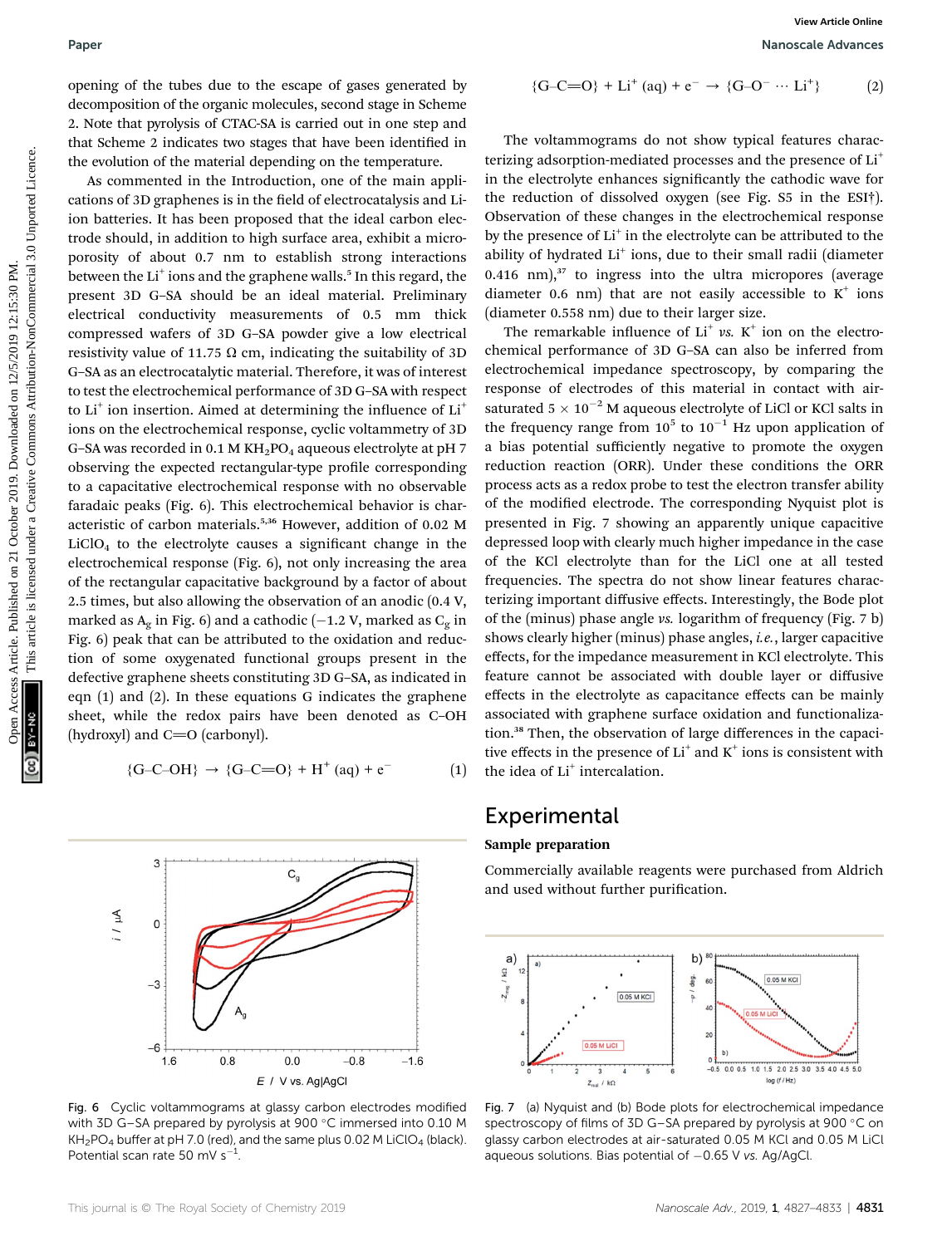In a general preparation, 100 mg SA from Aldrich and 0.4 mL 25 wt% CTAC aqueous solution were dissolved in 80 mL and 20 mL milliQ  $H<sub>2</sub>O$ , respectively. Different materials were similarly prepared varying SA and CTAC weights. After 2 h magnetic stirring at room temperature, CTAC aqueous solution was slowly added into SA aqueous solution under magnetic stirring. The mixed solution was further stirred for 6 h at room temperature. Then, the solution was transferred to a Teflonlined autoclave and heated at 100 °C under autogenous pressure for 24 h. The CTAC–SA solid was obtained by water evaporation. To obtain 3D G–SA, the CTAC–SA was pyrolyzed under an Ar flow (200 mL  $\mathrm{min}^{-1}$ ), increasing the temperature at a rate of 5 °C min<sup>-1</sup> up to 150 °C then 1 °C min<sup>-1</sup> up to 900 °C and holding for 2 h.

#### Sample characterization

Raman spectra were collected with a Horiba Jobin Yvon-Labram HR UV-visible-NIR (200-1600 nm) Raman Microscope Spectrometer using a 512 nm laser. The spectrum was collected by averaging 10 scans at a resolution of 2  $\rm cm^{-1}.$  Scanning electron microscopy (SEM) images were acquired by using a JEOL JSM 6300 apparatus. HRTEM images were recorded in a JEOL JEM 2100F under an accelerating voltage of 200 kV. Samples were prepared by applying one drop of the suspended material in ethanol onto a carbon-coated nickel TEM grid and allowing them to dry at room temperature.

XP spectra were measured on a SPECS spectrometer equipped with a Phoibos 150 9MCD detector using a nonmonochromatic X-ray source (Al and Mg) operating at 200 W. The samples were evacuated in the prechamber of the spectrometer at  $1 \times 10^{-9}$  mbar. The measured intensity ratios of the components were obtained from the area of the corresponding peaks after nonlinear Shirley-type background subtraction and corrected by the transition function of the spectrometer.

The chemical composition of the samples was determined by combustion chemical analysis by using a CHNS FISONS elemental analyser. The micropore volume and specific surface area of the solids were measured by  $N_2$  or Ar adsorption isotherms at  $-196$  or  $-186$  °C, respectively, by using a Micromeritics ASAP 2010 instrument. The  $CO<sub>2</sub>$  adsorption isotherms in the low pressure range were measured by using a Micromeritics ASAP 2010 instrument with approximately 200 mg of solid placed in a sample holder, which was immersed into a liquid circulation thermostatic bath for precise temperature control. Before each measurement, the sample was treated overnight at 400 °C under vacuum,  $CO<sub>2</sub>$  adsorption isotherms were then acquired at 0, 10, 20, 30 and 40  $^{\circ}$ C.

### Electrochemical measurements

Electrochemical measurements were performed with a CH 660I potentiostat using 3D G-SA films deposited on a glassy carbon electrode (BAS MF 2012, geometrical footprint area 0.071  $\text{cm}^2\text{)}$ as working electrodes. These electrodes were prepared by evaporation of 50  $\mu$ L of a suspension  $(1\text{ mg }\mathrm{mL}^{-1})$  of 3D G–SA in a 0.5% solution of Paraloid B52 in acetone on the surface of a glassy carbon electrode. The three-electrode cell was

completed with an Ag/AgCl (3 M NaCl) reference electrode and a Pt wire auxiliary electrode.

Electrochemistry was studied in air-saturated 0.10 M aqueous potassium phosphate buffer at pH 7.0 adding different concentrations of LiClO4. Optionally the solutions were deaerated by bubbling Ar for at least 10 min. Electrochemical impedance spectroscopy measurements were performed at the open circuit potential with a bias potential of  $-0.65$  V vs. Ag/ AgCl in 0.05 M LiCl and KCl air-saturated aqueous solutions using a sinusoidal potential modulation of  $\pm$ 5 mV amplitude in the  $10^{5}$ - $10^{-1}$  Hz range. The bias potential was selected to allow the reduction of dissolved oxygen, acting as a redox probe, as already described.<sup>39</sup> In these experiments a Pt-wire was used as a pseudo-reference electrode, the potentials being calibrated after addition of 0.5 mM ferrocene as internal standard.

### Conclusions

In conclusion, CTAC as a soft template in aqueous solutions is able to template SA fibrils forming spheres containing hierarchiral tubular structures. Upon pyrolysis at 900  $\degree$ C, a hierarchical 3D graphene material with a very large surface area (1820  $m^2$   $g^{-1}$ ) and ultramicropores (0.6 nm) is formed. The tubes are constituted by few-layer graphene walls of nanometric thickness. The uniqueness of this material is that the micropore size is in the range predicted for maximum interaction with  $Li<sup>+</sup>$  ions, a fact that is relevant in  $Li<sup>+</sup>$  ion batteries and supercapacitors. Electrochemical measurements confirm that the material can discriminate between  $Li<sup>+</sup>$  and K<sup>+</sup> ions, the capacitance being larger and the resistance lower for  $Li<sup>+</sup>$  ions. It is proposed that the present procedure based on soft templating similar to that employed for the synthesis of zeolites and periodic aluminosilicates can be expanded to the preparation of a broad family of 3D structured porous graphenes with tunable structures (graphenolite). Nanosale Advances<br>
1 in a general preparation, 150 mg St from Adrich and 0.4 mL<br>
21 OctoBer 2019. Next and Creative and Creative are closeded to 80 ml, multiple a previous consideration and a PM. This are mainleast articl

## Conflicts of interest

There are no conflicts to declare.

### Acknowledgements

Financial support by the Spanish Ministry of Economy and Competitiveness (Severo Ochoa and RTI2018-98237-CO2-R1) and Generalitat Valenciana (Prometeo 2017-083) is gratefully acknowledged. A.P. thanks the Spanish Ministry of Science and Education for a Ramon y Cajal research associate contract. We are indebted to Dr Miguel Palomino for  $CO<sub>2</sub>$  adsorption measurements and Dr Pedro Atienzar for measurement of the electrical conductivity.

### Notes and references

- 1 Z.-S. Wu, S. Yang, Y. Sun, K. Parvez, X. Feng and K. Müllen, J. Am. Chem. Soc., 2012, 134, 9082–9085.
- 2 X. Cao, Y. Shi, W. Shi, G. Lu, X. Huang, Q. Yan, Q. Zhang and H. Zhang, Small, 2011, 7, 3163–3168.